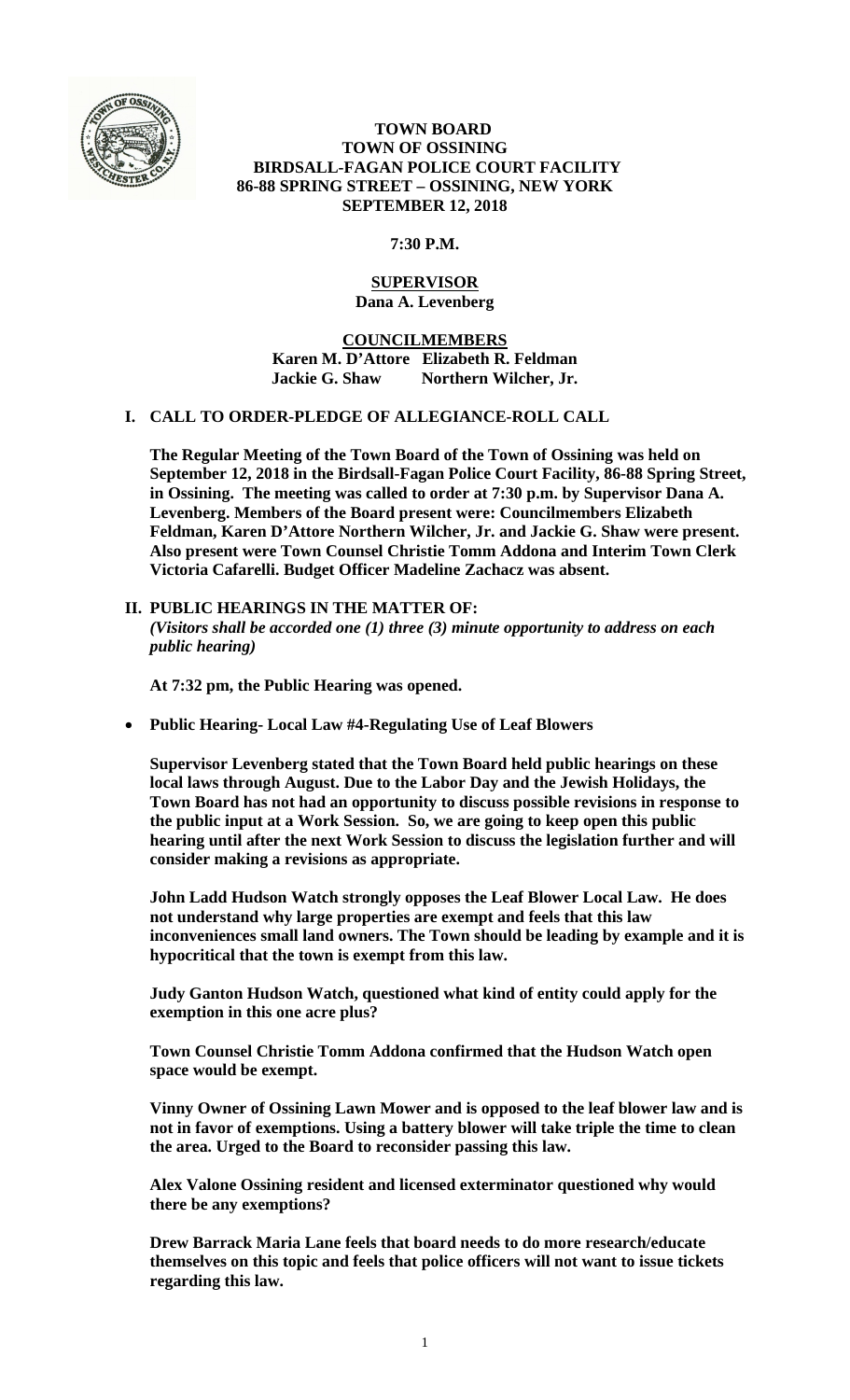### **Donna Sharrett Morningside Dr. submitted the following:**

*Dear Supervisor Levenberg and Town Council members,*

*I would like to add the following comments to those previously submitted for your consideration during the public hearing period for the proposed Leaf Blower legislation.* 

*The revised proposed leaf blower legislation exempts properties exceeding one acre in size. Reviewing the Town's GIS map for the Tavano Road, Ganung Drive area, Morningside Drive, and Morningside Court shows that most properties in these areas are under one acre, but not all. Scattered within neighborhoods are properties greater than one acre, most of those only fractionally larger than their neighboring properties. It is reasonable to assume that it will be extremely difficult to enforce the leaf blower ban as proposed for most of a neighborhood when the few slightly larger properties are permitted the yearlong and unconditional use of gas powered leaf blowers. It seems unfair to have different standards within neighborhoods or within our town, especially when restrictions are just applied to residents who own smaller properties.* 

*The primary objection to a summer ban of gas powered leaf blowers seems to be the inability to use these machines on impervious surfaces – such as driveways, walkways and roofs (for gutter cleaning).* 

*I ask the board to consider changing # 130-7.1.B.(2). to:* 

*"This provision does not apply to cemeteries or to the clean-up of any impervious surface areas when leaf blowers are used at half speed."* 

*Leaf blowers are unnecessary on lawns during the seasonal ban from June 1 – September 30. The permitted time period of October 1 – May 31 allows for fall & spring clean-up. Anyone experiencing leaf drop of more than a few leaves during the time period from June 1 – September 30 should consult an arborist as this could indicate a serious problem with their trees. Any mower will shred a few random leaves on a lawn. It is completely irresponsible to employ a leaf blower to remove a few random leaves. Grass clippings left in place are beneficial to lawns.* 

*It is my hope that education about mulch mowing and the damaging impacts of leaf blowers on human health and the environment would eventually eliminate the use of leaf blowers for anything other than impervious surfaces at any time.* 

*Negative impacts of leaf blowers:* 

*1. Hazardous to the air and contributes to climate change: one half hour use of a 2 stroke engine leaf blower produces the same hydrocarbon emissions as driving a Ford F-150 pickup truck 3,887 miles.* 

*2. Hazardous to waterways, to include the Hudson River: Leaf blowers remove essential organic matter from the soil surface leading to compaction which facilitates stormwater runoff. The negative impacts of this are greatly amplified if fertilizers and pesticides are used, especially when you consider that all stormwater running into Stormwater Drains goes directly to the Hudson River.* 

*3. Hazardous to Humans and pets: Breathing the high levels of hydrocarbons, in addition to pesticides, fertilizers, pollen, heavy metals, garbage, animal droppings and whatever else is blown into the air by leaf blowers is hazardous.*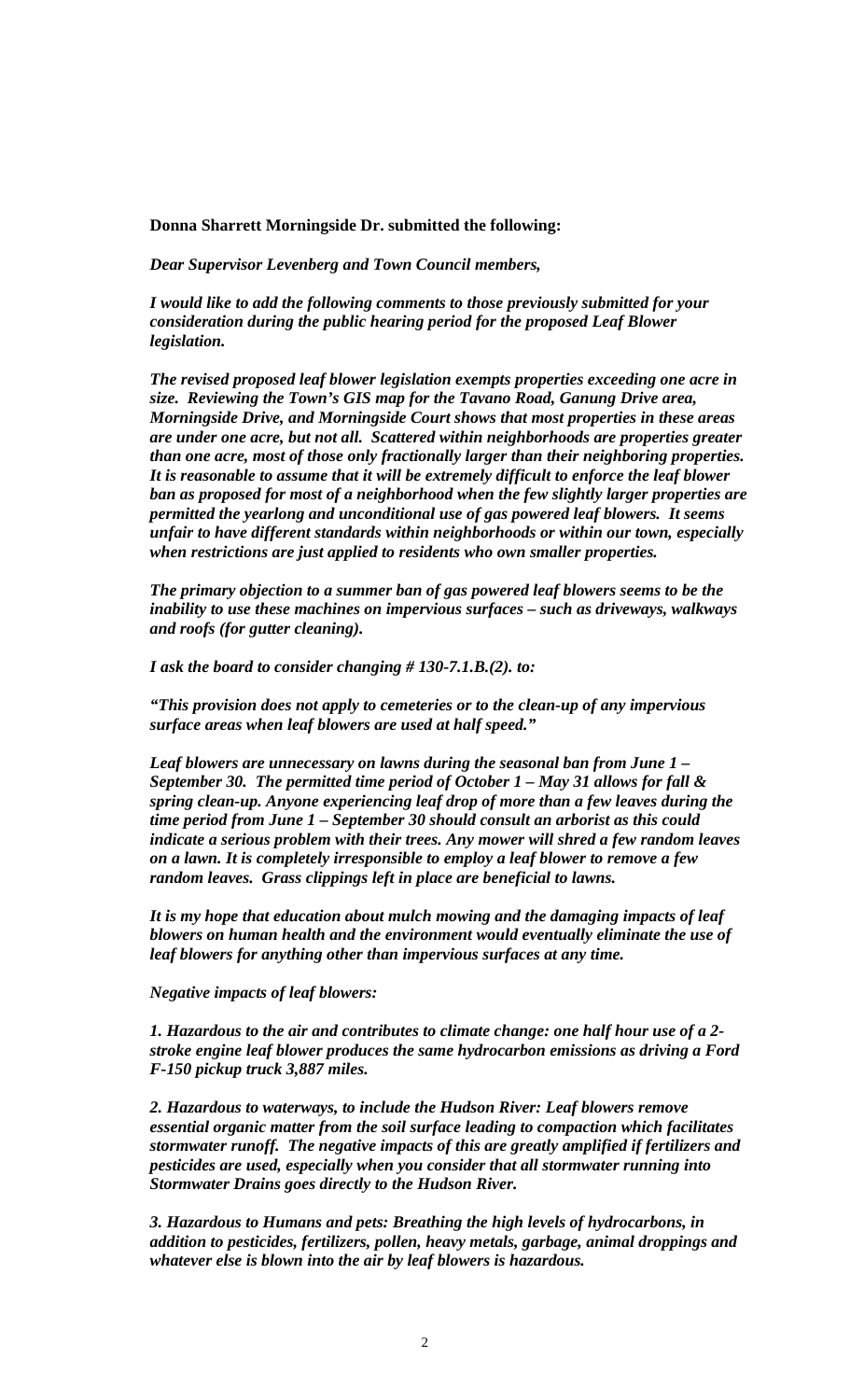*Positive impacts of mulch mowing: 1. Doesn't cause any of the above. 2. Adds nutrients to soil. Improves soil health. Greatly increases the ability for soil to absorb stormwater runoff. 3. Less disruptive to wildlife.* 

*From New York State Department of Environmental Conservation: https://www.dec.ny.gov/chemical/109428.html From New York Times: https://www.nytimes.com/2017/03/17/realestate/on-banningon-leaf-blowers.html From Teatown: https://www.teatown.org/5-reasons-mow-leaves/* 

*Thank you for considering my comments.* 

*Rayna Alperstein submitted the following* 

*I am writing to request some additions and changes to your proposed regulation. As Hudson Watch is 15 acres of clustered single family homes (79) that are taxed as single family homes I would like to request that we be granted the same status as the other large properties in Ossining. Barring that I would request that all property be treated equally- no exemptions.* 

*I am also wondering whether the town attorney did her homework- is the gardener correct when he said state law requires blowing after applications? Thank you for your consideration of my request.* 

*Respectfully, Rayna Alperstein 74 Hudson Watch Drive* 

**At 7:49 p.m., Councilmember Wilcher moved and it was seconded by Councilmember Shaw that the Public Hearing be adjourned to September 25, 2018.** 

**At 7:50 pm, the Public Hearing was opened.** 

**Public Hearing- Local Law #5-Accessory Apartments** 

**Town Counsel Christie Tom Addona provided an overview of this Local Law and a recap of the Public Hearing that took place at the last meeting. Currently we are waiting for Mr. Stolman to provide us with the last draft and Town Counsel recommends that we adjourn this public hearing to September 25, 2018** 

**At 7:51 p.m., Councilmember Feldman moved and it was seconded by Councilmember Wilcher that the Public Hearing be adjourned to September 25, 2018.** 

**At 7:51 pm, the Public Hearing was opened.** 

**Public Hearing- Local Law #6-Solar Energy** 

**Town Counsel Christie Tom Addona stated that Mr. Stolman provided a draft based on the last comments that were received previously and recommends that we continue this public hearing to the next meeting on September 25, 2018** 

**At 7:52 p.m., Councilmember Feldman moved and it was seconded by Councilmember Shaw that the Public Hearing be adjourned to September 25, 2018.** 

### **III.ANNOUNCEMENTS**

**Councilmember Feldman announced that this Sunday, September 16, 2018 the Ossining Boat & Canoe Club will be hosting Family Fishing day.**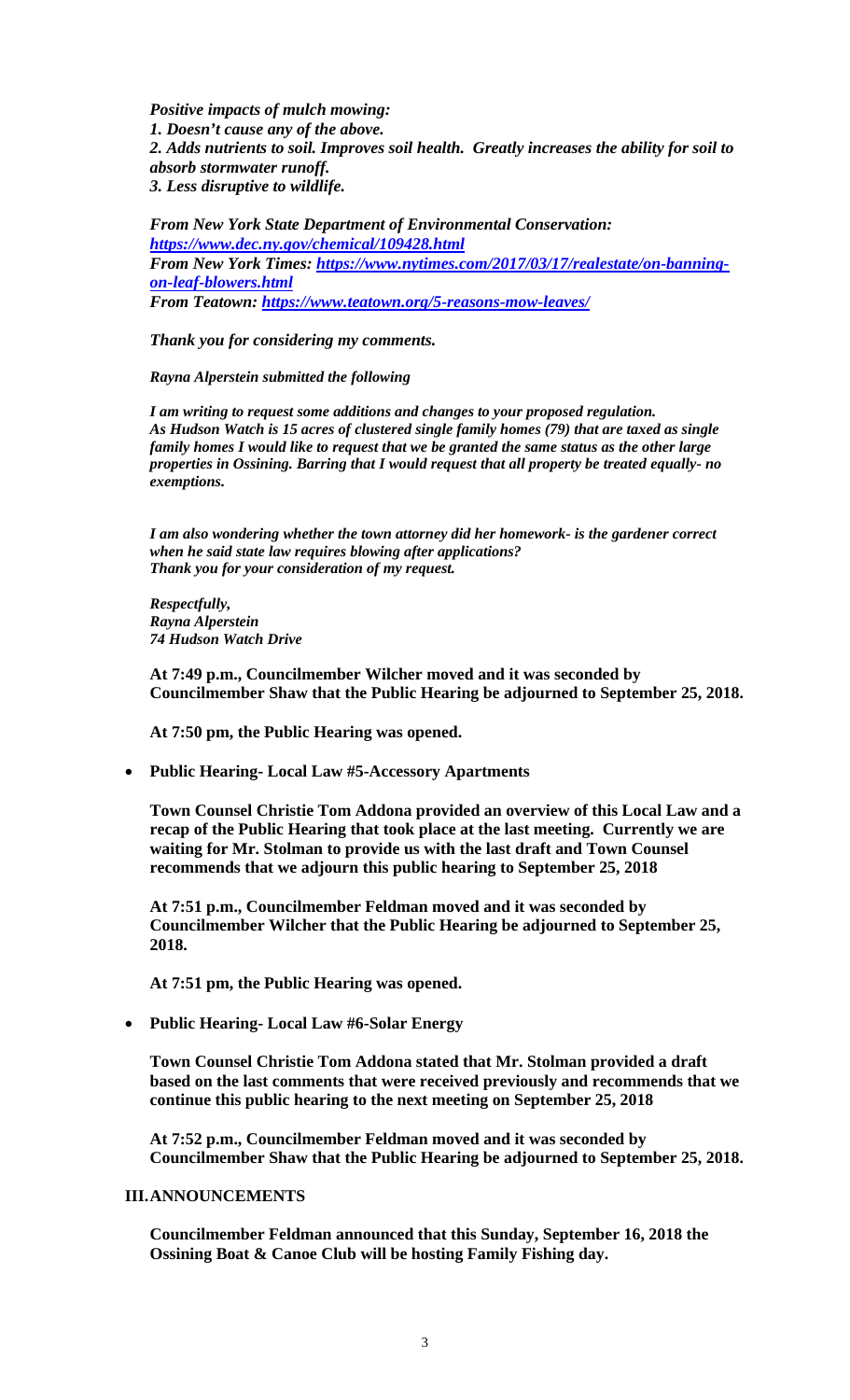**Councilmember Shaw announced that the Ossining Food Pantry will be hosting**  their 30<sup>th</sup> annual celebration on Sunday, September 30<sup>th</sup> from 4:00 p.m. -7:00 p.m.

**Supervisor Levenberg announced the following:** 

**I would like to begin by thanking the Ossining Fire Department and first responders, especially Deputy Chiefs Don Farrell and Frank "Skip" Sylvester and for organizing and leading last evening's September 11th Remembrance ceremony at Louis Engel Park. Annually the first responders and community leaders of the entire Town – including the Villages of Ossining and Briarcliff – gather together to**  remember the tragic events of September 11<sup>th</sup>, 2001, honor those we lost, and thank **our first responders for the heroic work they did on that day and every day to respond to the situations at hand.** 

**Last Friday was the last night of the Summer Concert series. Thank you to all of the performers, for a great summer of music at the waterfront. Friday night also featured a special Mind, Body, Spirit – Ossining event with Tasia Sabatino of Rebel Yoga Studios. Yoga and a dance party with DJCatch1 was a great way to finish out the summer series! Thank you to the Town Parks Department, Superintendent of Recreation Bill Garrison for helping make this year's series a huge success and extra special shout out to Maddi Zachacz in my office for working so hard with the food trucks as well as the musical helping to make this year's series a huge success.** 

**Mind, Body, Spirit – Ossining is still going strong throughout September with Sue Radparvar of Studio95 Zumba leading classes every Saturday afternoon at 3pm at Louis Engel Park. These last few classes are also part of the Hudson River Valley Ramble, an annual month-long event that features of all the outdoor events taking place in the Hudson Valley in September. Visit the Town's Facebook page for more information on Sue's weekly classes. For more information about the Hudson River Valley Ramble you can visit their website at hudsonrivervalleyramble.com. Thank you to Victoria Cafarelli in my office for coordinating Mind, Body, Spirit – Ossining once again this summer and for making sure it was part of the Hudson River Valley Ramble so that Ossining events would be featured this year.** 

**If you missed the dance party last Friday, you get another chance to have fun. The Village of Ossining is hosting a Family Dance Party at Henry Gourdine Park from 4:30 p.m.-7:30 p.m.** 

**Theater O announced OPEN AUDITIONS for its Fall Middle School Production of an early comedy by David Mamet, The Revenge of the Space Pandas or Binky Ruditch and the Two-Speed Clock. Signups are on on the Theater O website. This play is open to all 6th through 8th grade children. It will offer experiences in all aspects of theater. Rehearsals will be held weekday evenings and Saturday afternoons for 6 weeks. Three presentations of the play will run October 25 through 27 at Bethany Arts Community, 40 Somerstown Road, Ossining. Tickets to the show will be available for purchase in early October.** 

**When: Open auditions for all middle schoolers will take place on September 14th and 15th** 

**Where: Theater O, 25 State Street, Ossining** 

**Info: Register for an audition time at www.theatero.org** 

**Contact: Theater O / Jessica Irons (Artistic Director) / 25 State Street, Ossining / 914.487.4322 / www.theatero.org**

**Ferry Sloops Free Sails at Shattemuc Yacht Club What: Each year, Ferry Sloops proudly participates in the Hudson River Valley Ramble by offering free sails on the Hudson River. Sail trips depart at 10am, 11am, 12pm, 1pm, 2pm and 3pm. Each sail will be approximately 45 minutes long. Click here for more details. When: Saturday, September 15** 

**Where: Shattemuc Yacht Club Contact: ferrysloops.org**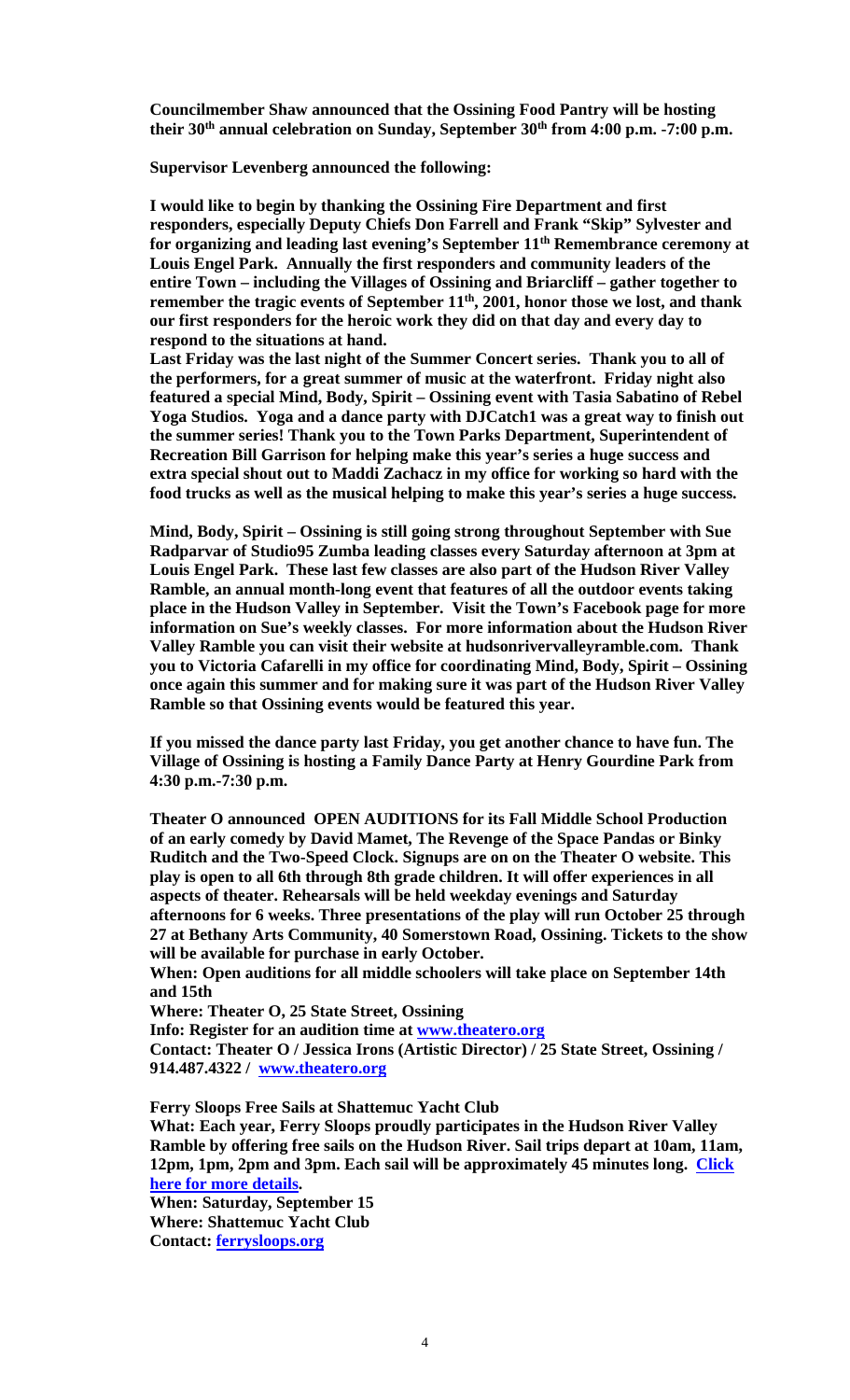This Saturday, September 15<sup>th</sup> from 11am to 3pm, Green Ossining will host their **Repair Café at the Ossining Community Center. Visit the Repair Café for some expert guidance to help fix your broken, but beloved items and keep them out of landfills. Unfortunately, this Saturday's Repair Café will not include an E-Waste drive as previously advertised. Stay tuned for the E-Waste drive to be rescheduled. Also this Saturday, September 15th from 9am to noon, the Ossining Historic Cemeteries Conservancy will hold a gravestone cleaning and restoration workshop at Sparta Cemetery on Revolutionary Road. No experience is necessary and community service credit is available for students. Follow the yellow arrows from the cemetery entrance to the workshop. For more information, email OHCC10562@gmail.com or check their Facebook page.** 

**We are excited to be partnering with the Village of Ossining and Green Ossining to celebrate International Car Free Day on Friday, September 21st. Drawing on the resources of 511NY Rideshare, we have been working together to find innovative solutions to reducing the number of single occupancy vehicles on our roads. In an effort to encourage people to consider alternative modes of transportation – like bicycles – you may notice some bright green bikes around the Town and Village next week! The Village and Town are excited to be working with Lime Bike, a dockless bike share company, to operate a pop-up program in Ossining from September 15th through September 21st to get the community ready for Car Free Day. This will be a pilot program to gauge the interest for the possibility of an expanded dockless bike share program here in Ossining. I encourage everyone to get their helmets out and get ready to go car-free next Friday.** 

**Finally, as a reminder, tomorrow, Thursday, September 13th is the State and Local Primary Election in New York for registered voters of the Democratic, Working Families, and Reformed Parties here in Ossining. Polls will be open from 6am to 9pm. For help finding your polling place, visit the Westchester County Board of Elections website at citizenparticipation.westchestergov.com and select the "Polling Places" tab. If you have any questions throughout the day the staff of the Town Clerk's office will be available to help – just give them a call at (914) 762-8428. And of course, don't forget to vote!** 

### **IV.LIAISON REPORTS**

**Councilmember Shaw provided an update on My Brother's Keeper (MBK) which is an organization between the Town, Village & Schools & community members and we are currently looking for mentors (young men) in Jr. High and High school. Once the flyer is created we will post on our website.** 

### **V. DEPARTMENTAL REPORTS**

### **VI.BOARD RESOLUTIONS**

### **A. Approval of Minutes-Regular Meeting**

**Councilmember Feldman moved and it was seconded by Councilmember Wilcher that the following resolution be approved.** 

**Resolved, that the Town Board of the Town of Ossining hereby approves the August 28, 2018 minutes of the Regular Meeting as presented.** 

### **Motion Carried: Unanimously**

### **B. Approval of Voucher Detail Report**

**Councilmember Wilcher moved and it was seconded by Councilmember Shaw that the following resolution be approved.** 

**Resolved, that the Town Board hereby approves the Voucher Detail Report dated September 12, 2018 in the amount of \$160,920.41.**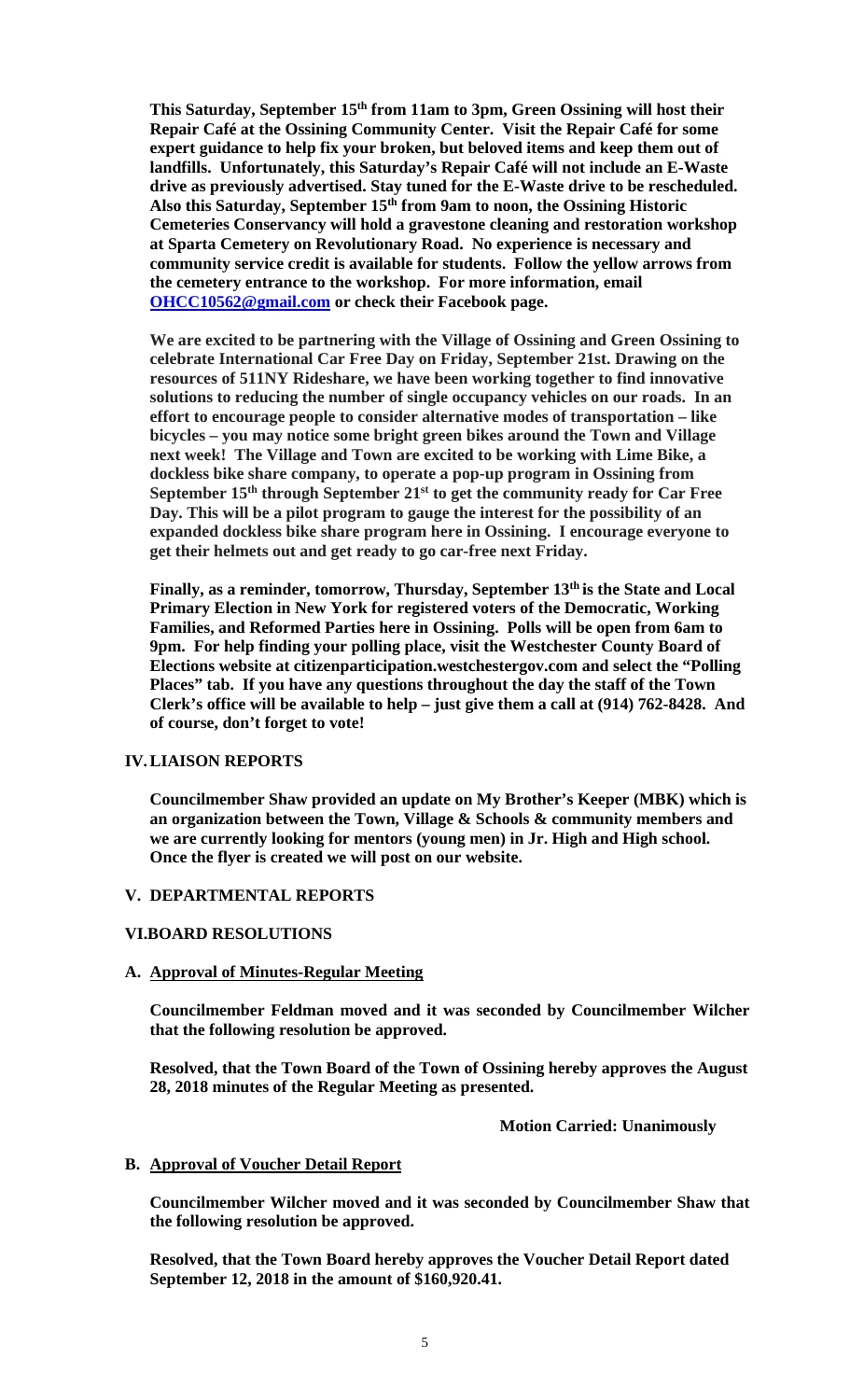# **C. Recreation Advisory Committee- Appointment**

**Councilmember Feldman moved and it was seconded by Councilmember Wilcher that the following resolution be approved.** 

**Resolved, that the Town Board hereby appoints Tamara Underwood, Briarcliff Manor, as a Town representative to the Recreation Advisory Board effective September 12th, 2018.** 

 **Motion Carried: Unanimously** 

# **D. Clean Air Care - Mold Remediation at 43B Morningside Drive**

**Councilmember Wilcher moved and it was seconded by Councilmember D'Attore that the following resolution be approved.** 

**Resolved, that the Town Board of the Town of Ossining hereby approves the proposal from Clean Air Care, New Windsor, NY for mold remediation at Ryder Park Caretaker's Cottage, 43B Morningside Drive in the amount of \$6,900, subject to approval by Counsel to the Town as to form.** 

 **Motion Carried: Unanimously** 

### **E. Resolution Authorizing Supervisor to Execute Rider to Urban County Cooperation Agreement with Westchester County for Community Development Program**

**Councilmember Wilcher moved and it was seconded by Councilmember D'Attore that the following resolution be approved.** 

**WHEREAS, the Secretary of Housing and Urban Development of the United States is authorized, under Title I of the Housing and Community Development Act of 1974, as amended, and Title II of the National Affordable Housing Act of 1990, as amended, to make grants to states and other units of general local government to help finance Community Development Programs, and** 

**WHEREAS, at its May 8, 2018 meeting, the Town Board authorized the Supervisor to execute an Urban County Cooperation Agreement ("Cooperation Agreement") between the Town of Ossining and the County of Westchester for the purposes of undertaking a Community Development Program, and** 

**WHEREAS, several other municipalities in Westchester also entered into such Cooperation Agreements with the County, and** 

**WHEREAS, in response to comments by the Department of Housing and Urban Development ("HUD"), the Town was required to execute a rider modifying paragraph 16 of the Cooperation Agreement to include certain language related to the inclusion of the Emergency Solutions Grant (the "Rider"), and** 

**WHEREAS, HUD gave the participating municipalities a deadline Wednesday, September 12, 2018 to submit the executed Riders, and** 

**WHEREAS, due to the Town Board's meeting schedule, the Town Board did not have a meeting scheduled at which it could authorize the Supervisor to execute the Rider prior to the September 12 deadline, and** 

**WHEREAS, it is the Town Board's position that the prior authorization granted at the May 8, 2018 meeting also authorized the Supervisor to execute the Rider without any further authorization, but to the extent it may be suggested that such approval was required, the Town Board hereby adopts this Resolution to grant such authorization, and**